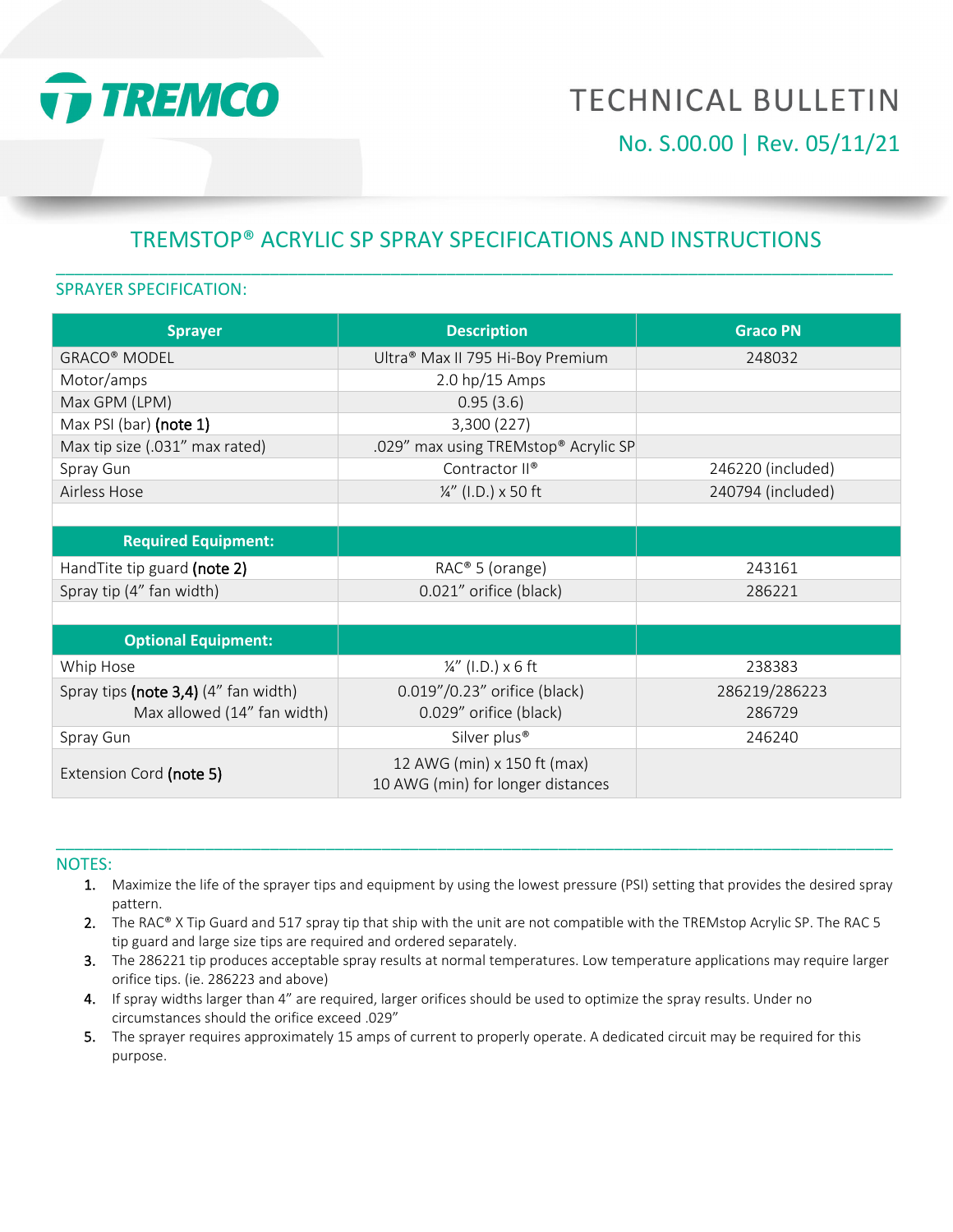#### INITIAL SET UP:

1. Remove the sprayer from the packaging and set up the equipment following the GRACO manual supplied with the equipment. Note: Keep two adjustable crescent wrenches on hand for tightening and loosening connections

\_\_\_\_\_\_\_\_\_\_\_\_\_\_\_\_\_\_\_\_\_\_\_\_\_\_\_\_\_\_\_\_\_\_\_\_\_\_\_\_\_\_\_\_\_\_\_\_\_\_\_\_\_\_\_\_\_\_\_\_\_\_\_\_\_\_\_\_\_\_\_\_\_\_\_\_\_\_\_\_\_\_\_\_\_\_\_\_\_\_

- 2. Do not install the RAC 5 HandTite tip guard or spray tip until instructed in next section.
- 3. Prior to usage, the following four filter items must be removed for proper spraying of the TREMstop Acrylic SP. (See figure below for location of item a thru d)
	- a. Feeder Tube Filter located on end of feeder tube.
	- **b.** Gun Filter located in handle of Contractor II spray guns only
	- c. Screen Filter located in Fluid Filter.
	- d. Filter Core located in Fluid Filter

Note: Failure to remove these components will significantly reduce the available pressure of the sprayer and may result in poor coverage of the TREMstop Acrylic SP material.

4. The equipment is now ready to be primed following the instructions on the next page.



\_\_\_\_\_\_\_\_\_\_\_\_\_\_\_\_\_\_\_\_\_\_\_\_\_\_\_\_\_\_\_\_\_\_\_\_\_\_\_\_\_\_\_\_\_\_\_\_\_\_\_\_\_\_\_\_\_\_\_\_\_\_\_\_\_\_\_\_\_\_\_\_\_\_\_\_\_\_\_\_\_\_\_\_\_\_\_\_\_\_

## GRACO ULTRA MAX II 795 HI-BOY PREMIUM SPRAYER COMPONENT FUNCTION AND IDENTIFICATION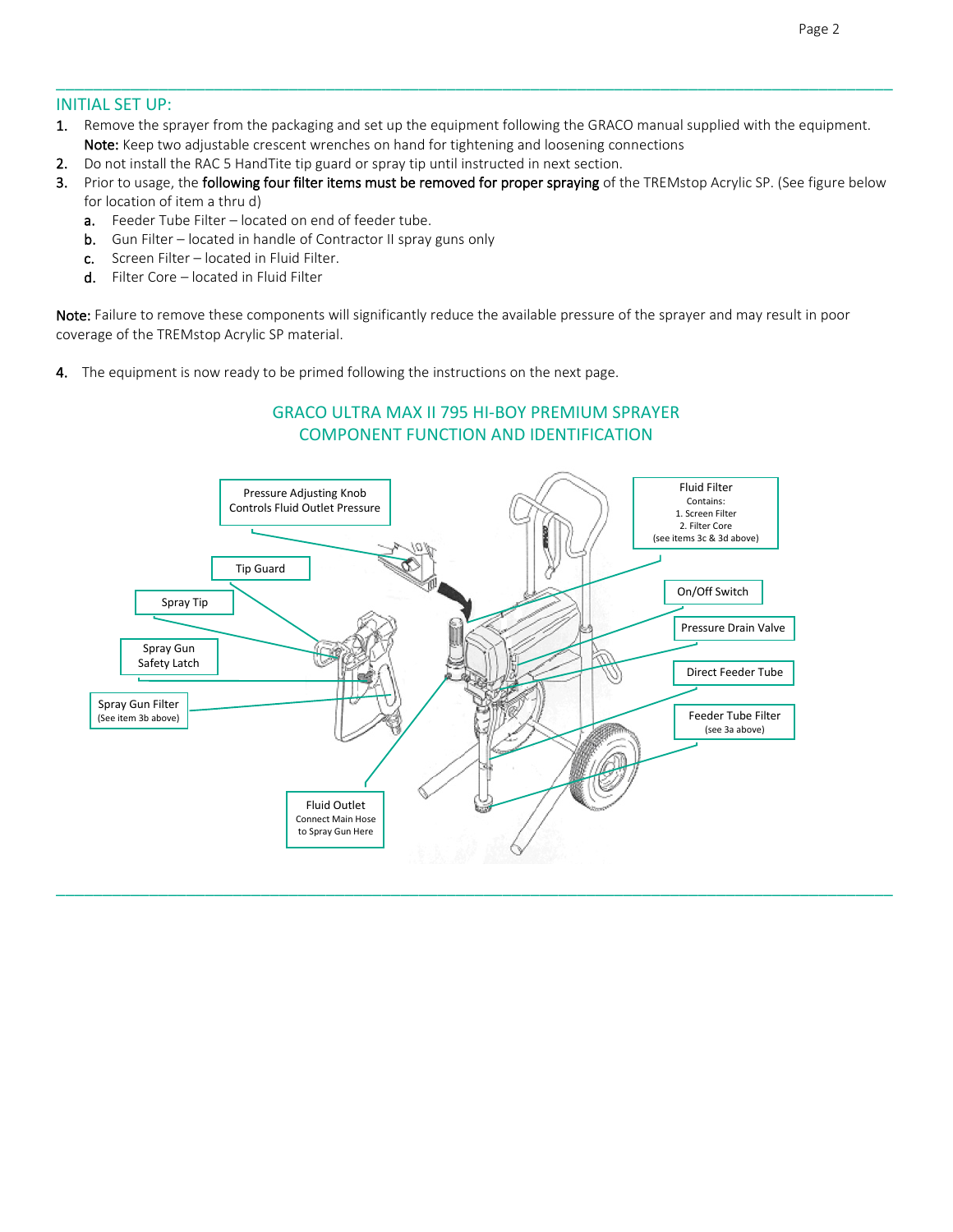#### PRIMING PROCEDURE:

- 1. Read the manufacturer's instructions prior to use and observe all safety warnings and precautions.
- 2. This procedure requires a 5 gallon pail of clean water and one empty 5 gallon pail.
- 3. Verify the 15 amps of AC service is available. (may require a dedicated circuit).
- 4. Verify the HandTite tip guard and spray tip are removed.
- 5. Verify all four filters are removed.
- 6. Verify all hose connections on the sprayer and fluid filter are tightened.
- 7. Place direct feeder tube and drain hose into a 5 gallon pail of clean water.
- 8. Open the pressure drain valve (downward position) located on the fluid filter (water will circulate from the direct feeder tube and out of the drain hose).

\_\_\_\_\_\_\_\_\_\_\_\_\_\_\_\_\_\_\_\_\_\_\_\_\_\_\_\_\_\_\_\_\_\_\_\_\_\_\_\_\_\_\_\_\_\_\_\_\_\_\_\_\_\_\_\_\_\_\_\_\_\_\_\_\_\_\_\_\_\_\_\_\_\_\_\_\_\_\_\_\_\_\_\_\_\_\_\_\_\_

- 9. Turn pressure knob to minimum setting.
- 10. Turn on the sprayer.
- 11. Increase pressure until sprayer starts (about 2,000 psi).
- 12. Run sprayer until clean water comes from the drain hose.
- 13. Turn pressure knob to minimum setting.
- 14. Close the pressure drain valve (horizontal position) located on the fluid filter (water will circulate from the direct feeder tube through the pump).
- 15. Increase pressure until sprayer starts (about 2,000 psi).
- 16. Place spray gun momentarily into the pail of water and pull the trigger until clean water discharges from gun into the pail.
- 17. Turn pressure knob to minimum setting.
- 18. Pump is now primed with water and ready to be primed with the TREMstop Acrylic SP.
- 19. Open the pressure drain valve (downward position) located on the fluid filter (material will circulate from the direct feeder tube and out of the drain hose).
- 20. Place the intake tube into 5 gallon pail of TREMstop Acrylic SP. The discharge hose stays in the water. Note: Do not to allow any water to mix with the TREMstop Acrylic SP material. Contact Tremco technical services if this occurs.
- 21. Increase pressure until sprayer starts (about 2,000 psi).
- 22. Run sprayer until TREMstop Acrylic SP comes from the discharge hose into the pail of water.
- 23. Turn pressure knob to minimum setting.
- 24. Close the pressure drain valve (horizontal position) located on the fluid filter (material will circulate from the direct feeder tube through the pump).
- 25. Discharge hose may now be placed into 5 gallon pail of TREMstop Acrylic SP.
- 26. Insert tip guard and spray tip unto the spray gun.
- 27. Increase pressure until sprayer starts (about 2,000 psi).
- 28. Trigger the spray gun into an empty pail until the discharge is only TREMstop Acrylic SP. Note Injection hazard: Fluid under high pressure can be injected through the skin and cause serious injury. Refer to manufacturer's instructions for pressure relief procedure.
- 29. Begin spraying with the minimum possible pressure to obtain the desired spray pattern.
- 30. See the section on spraying tips for optimum performance.
- 31. See clean up procedure when complete.